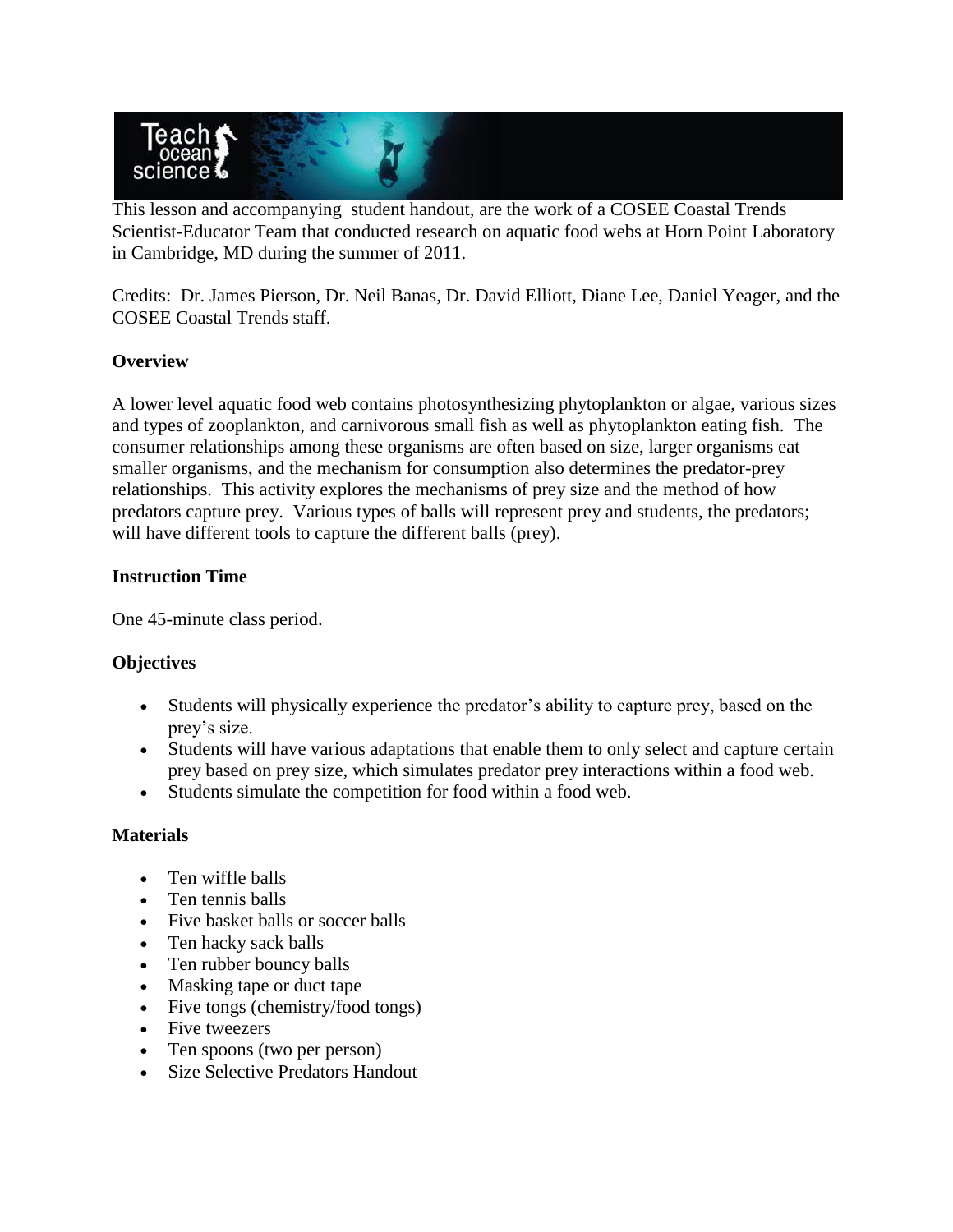### **Procedure**

- 1. Assign student partners.
- 2. Move desks out of center area of the classroom or use a gym or outdoor space such as a tennis court.
- 3. Each pair of students is given a tong, tweezers, spoons, or masking tape that is used as a food capturing apparatus. Students may not use their hands to capture the balls (prey). The masking tape will be folded in a way that the sticky side of the tape is used to pick up the prey. The spoons are placed in each hand and used together to capture prey.
- 4. The balls are randomly placed in the center of the room and the students' stand at the perimeter of the classroom either in a circle or on either side.
- 5. When the teacher yells "GO" the predator student in the pair will WALK to the balls to capture one ball at a time using only their food-capturing tool. YOU CANNOT USE YOUR HANDS. Once the student picks up the prey they must carry it back to their partner, who holds the prey. The predator student returns to capture more prey.
- 6. Predators must work individually and can't kick or move the prey other than using their specific tool.
- 7. After all the prey are captured; students will record their capture numbers and type of prey in their data table.
- 8. Repeat once more with the same food-capturing tool and same predator. Record data.
- 9. Students will then switch roles and the former predator will now hold the prey. Students will also obtain a different food-capturing tool. Repeat trials. Record data.
- 10. Answer analysis questions.

# **Analysis Questions**

- 1. List the types of prey that you caught. Compared to the total number of available prey species, what percentage were you able to collect?
- 2. What challenges did you encounter while hunting prey, relative to the food-capturing tool? Did these challenges influence your ability to survive?
- 3. Did your food-capturing tool allow you to catch a single type of prey or many different species of prey? What type of tool would allow for a better chance of survival, one that catches many types or a tool, which catches a single species?
- 4. Besides the method of how you captured your prey what other issues affected your ability to catch prey?
- 5. If your prey capture tools were the only ones being used by the entire class, what would happen to the prey if you were able to collect over time? In other words, would the species you were catching become more or less abundant relative to others? Harder or easier to find and collect amongst the pile of prey balls?
- 6. Imagine now that there were predators attempting to catch and eat you, and further, that you became easier to catch when you yourself were hunting prey. Would this likely affect the number of prey you were able to capture (increase or decrease)?
- 7. What if predators were able to remove most of you and your peers who were hunting for certain prey items. In other words, you, the predator were "overfished"? Would the prey